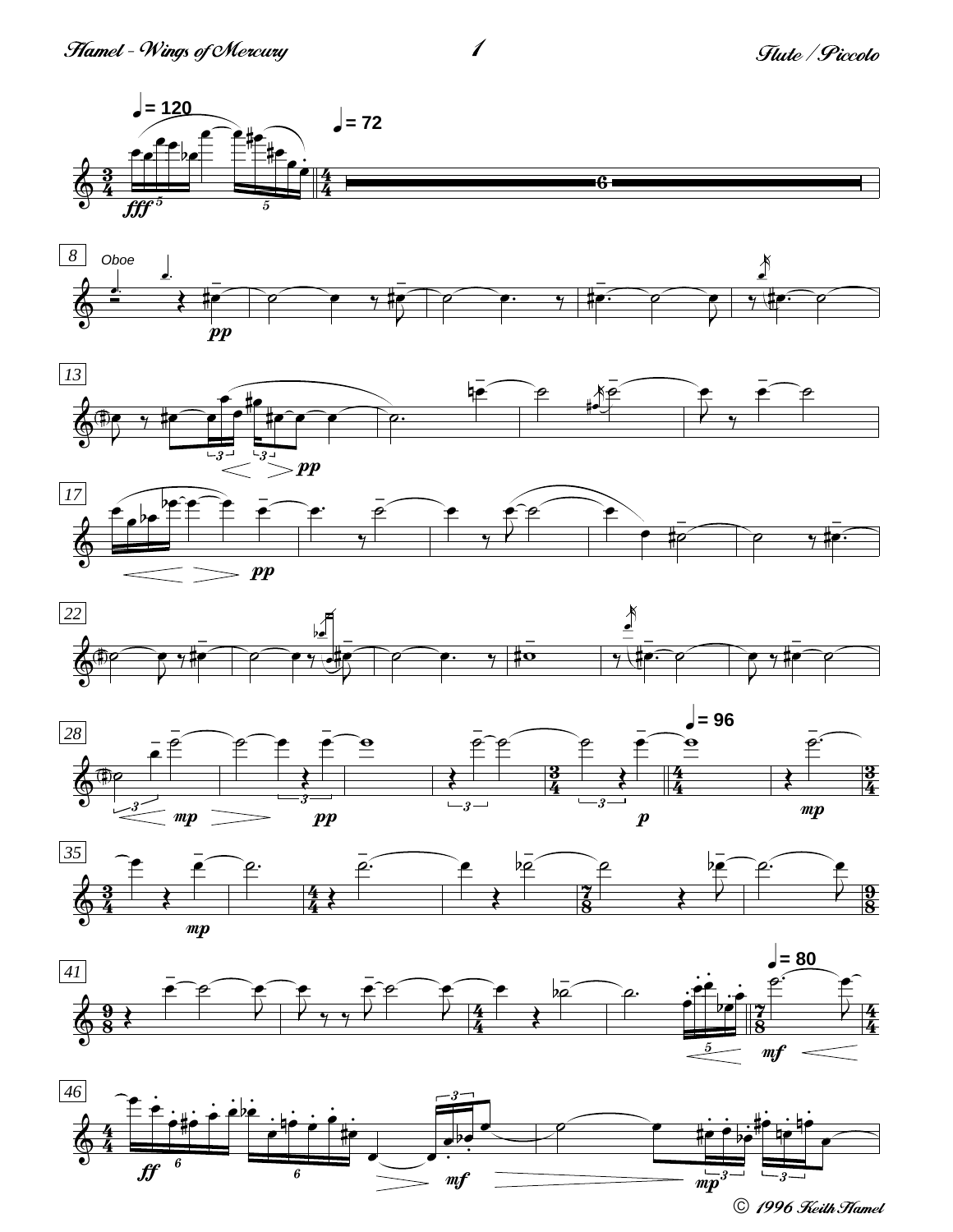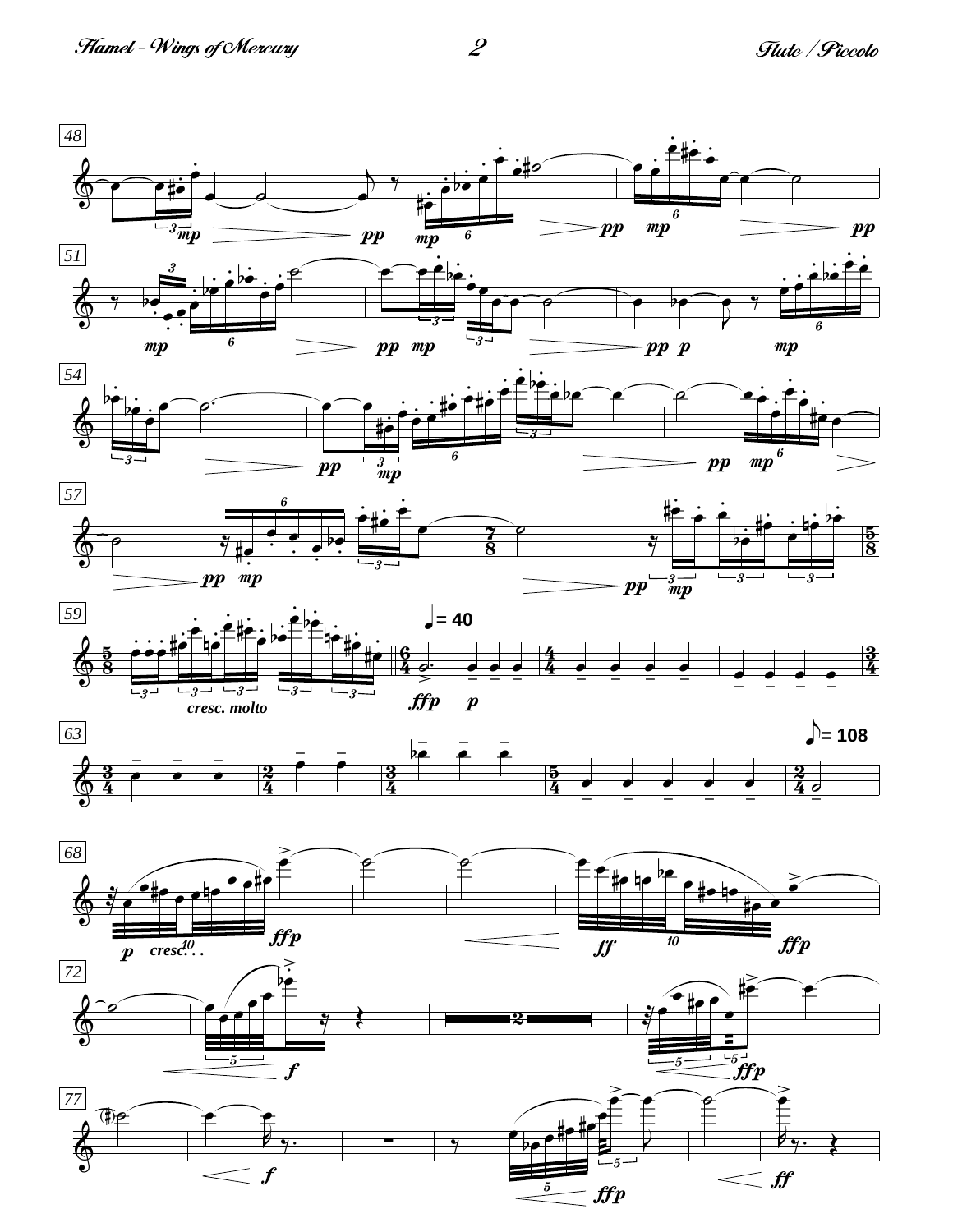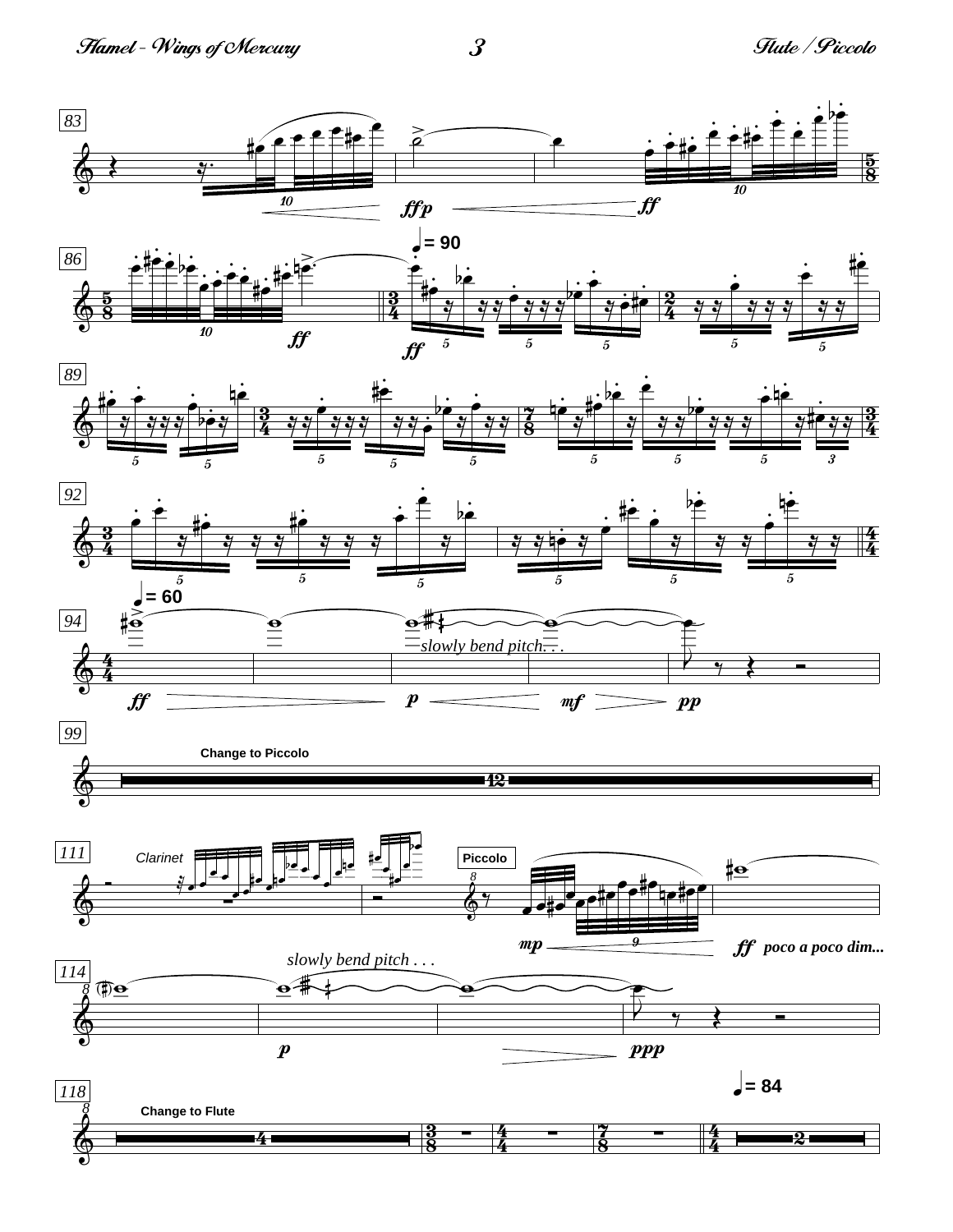











 $\overline{\mathbf{r}}$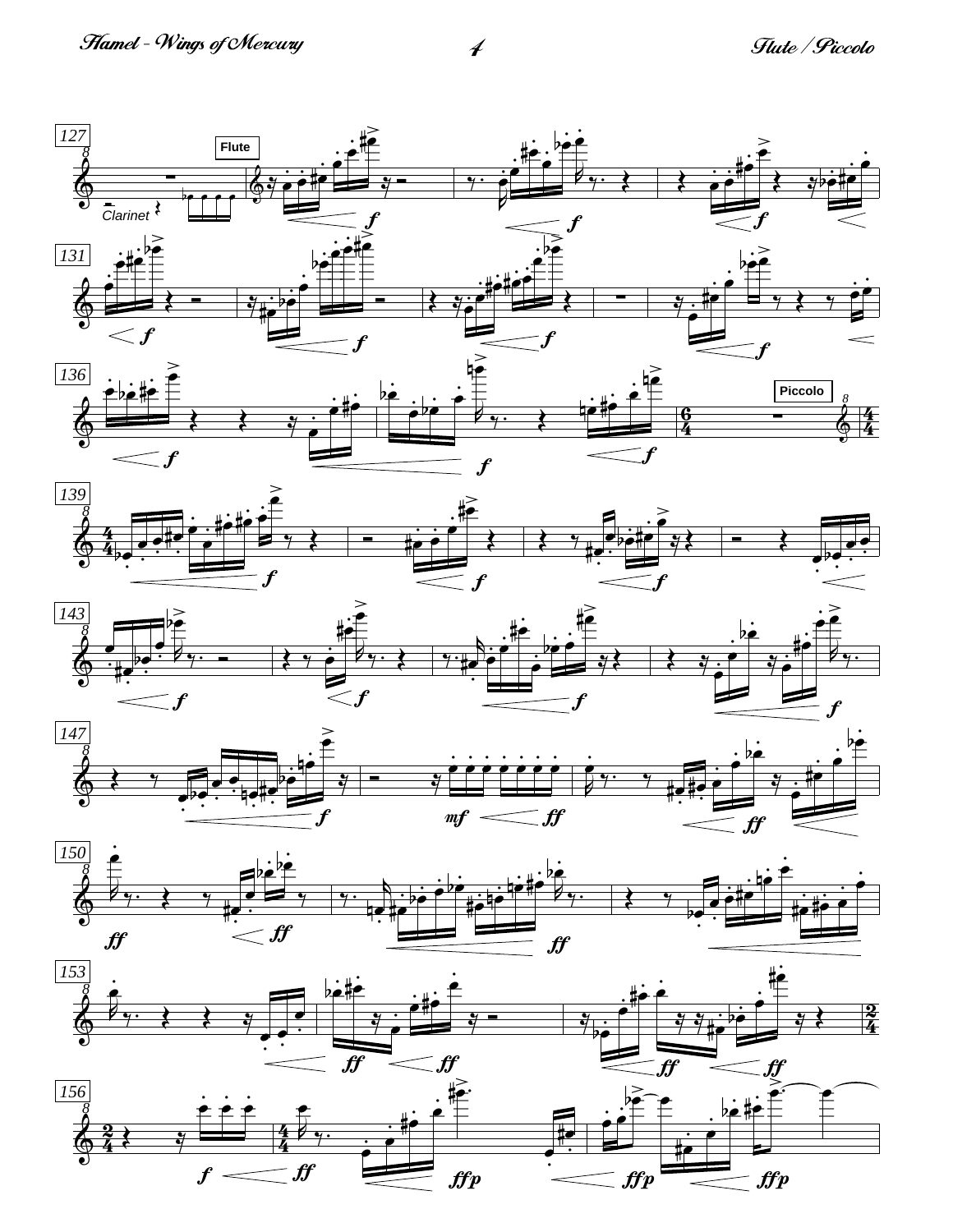